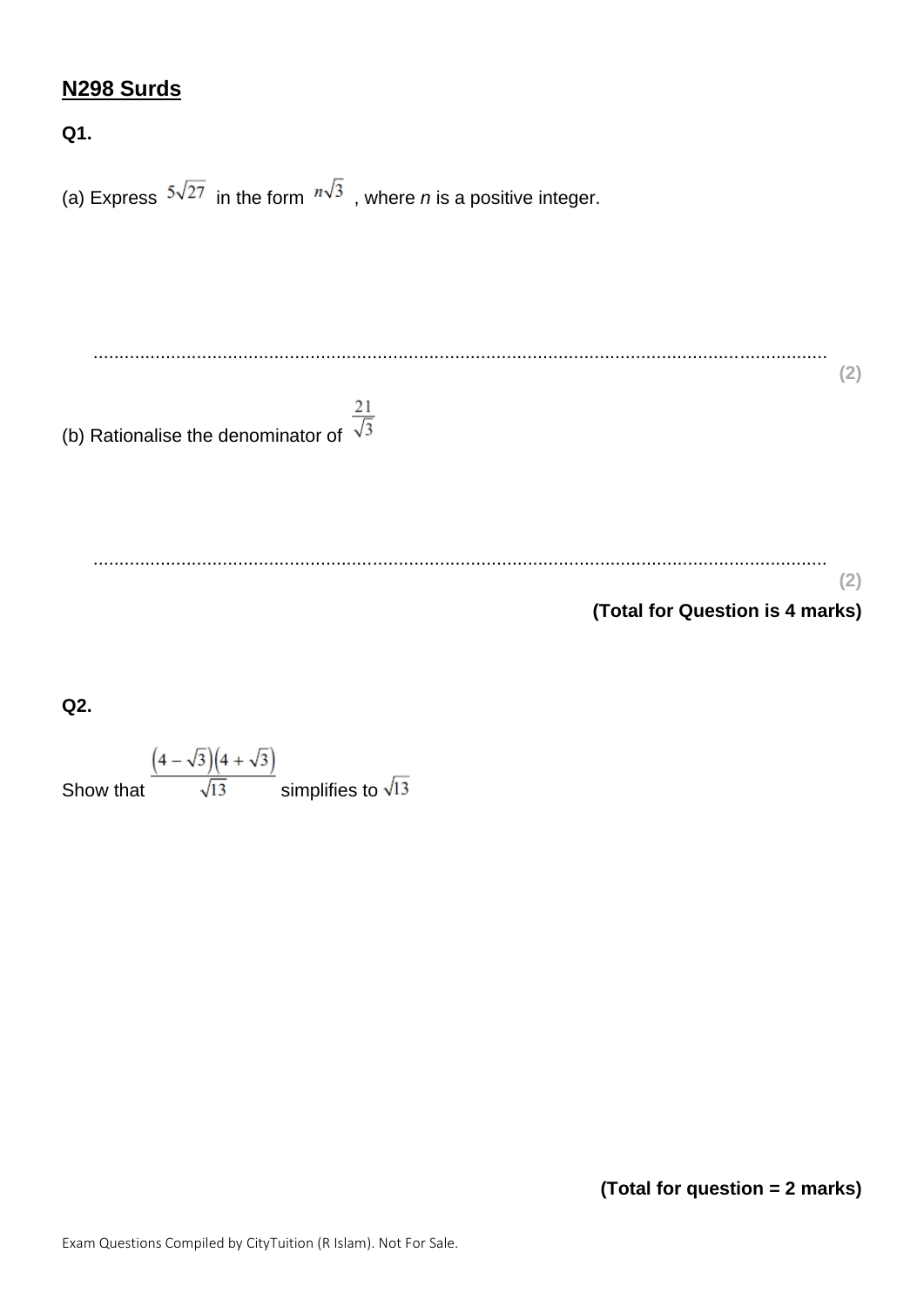# **Q3.**

Simplify fully  $(\sqrt{a} + \sqrt{4b})(\sqrt{a} - 2\sqrt{b})$ 

...........................................................

**(Total for question = 3 marks)**

**Q4.**

 $(a + \sqrt{8})^2$  can be written in the form  $c + d\sqrt{2}$ , where *a*, *c* and *d* are integers. Find, in terms of *a*, an expression for *c***and** an expression for *d*.

*c* = ...........................................................

*d* = ...........................................................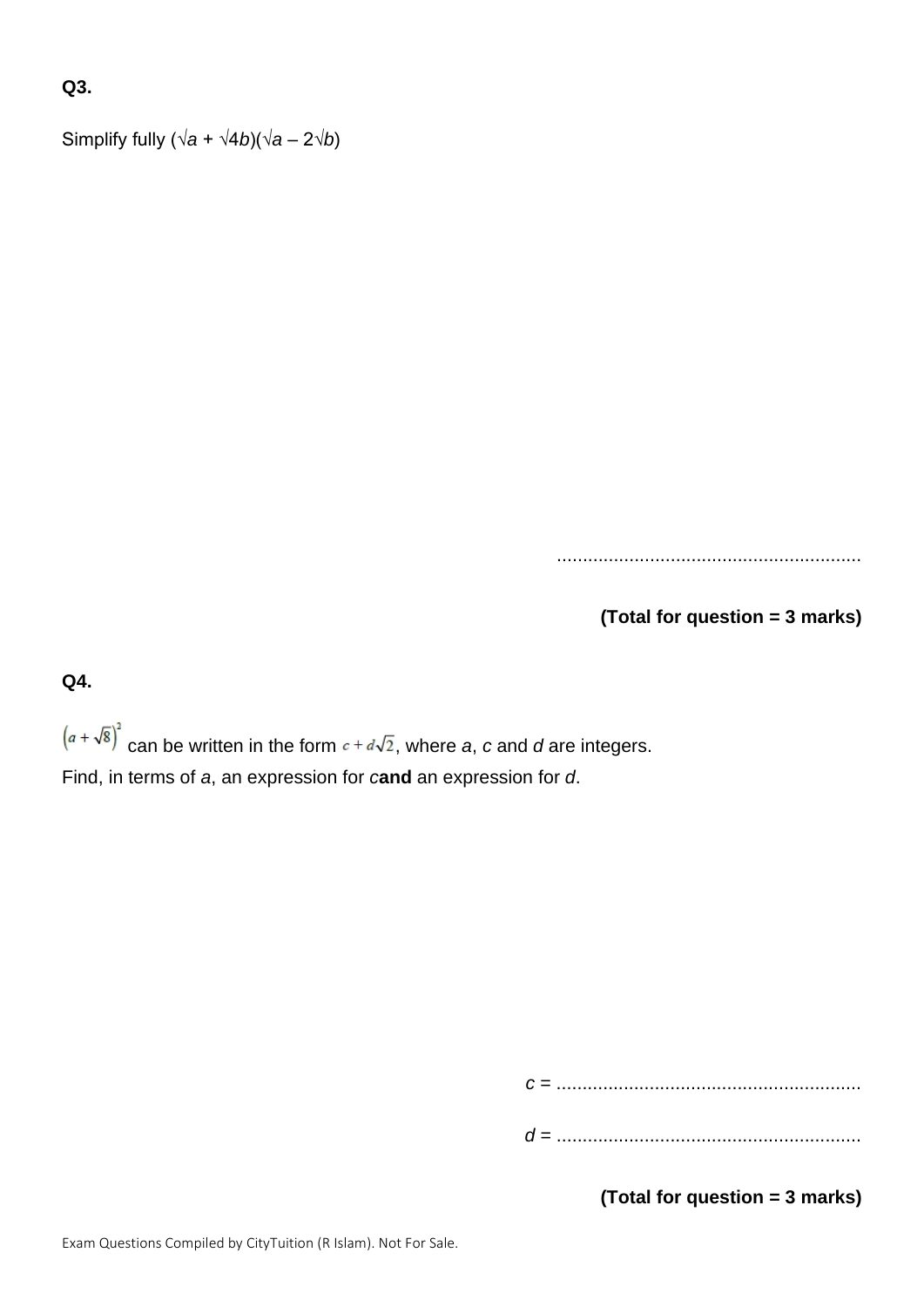# **Q5.**

| $3 + \sqrt{2}$ |                                          | $11 - \sqrt{2}$ |
|----------------|------------------------------------------|-----------------|
|                | Show that $5+\sqrt{8}$ can be written as |                 |

**(Total for question = 3 marks)**

**Q6.**

# Show that  $\frac{6-\sqrt{8}}{\sqrt{2}-1}$  can be written in the form  $a+b\sqrt{2}$  where *a* and *b* are integers.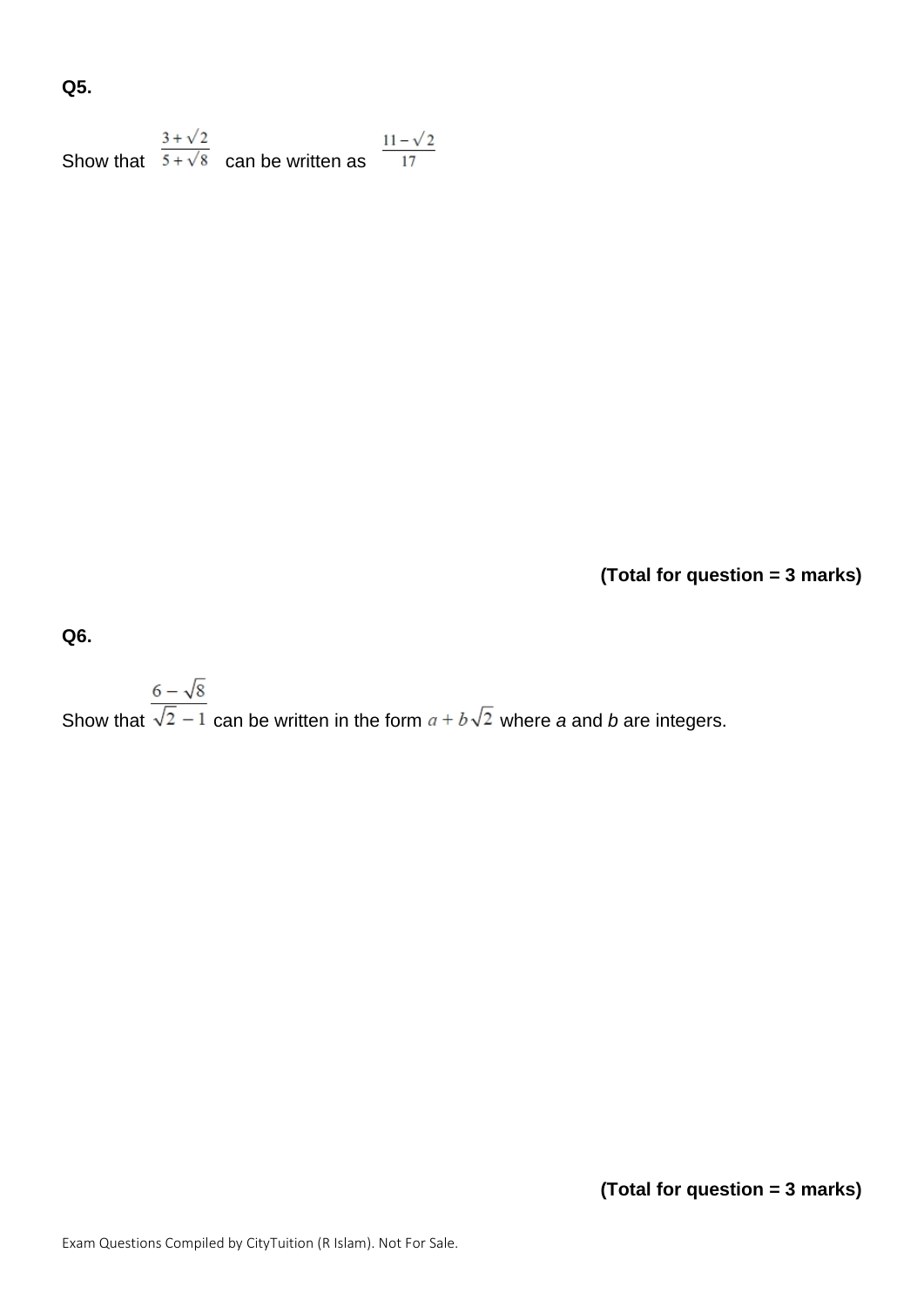**Q7.**

 $\frac{\sqrt{3}}{5}$  +  $\frac{2}{\sqrt{3}}$  =  $a\sqrt{3}$ , where *a* is a fraction Find the value of *a*.

...........................................................

**(Total for question = 3 marks)**

**Q8.**

 $rac{4}{\sqrt{3} + \sqrt{3}}$  can be written as  $\sqrt{3}$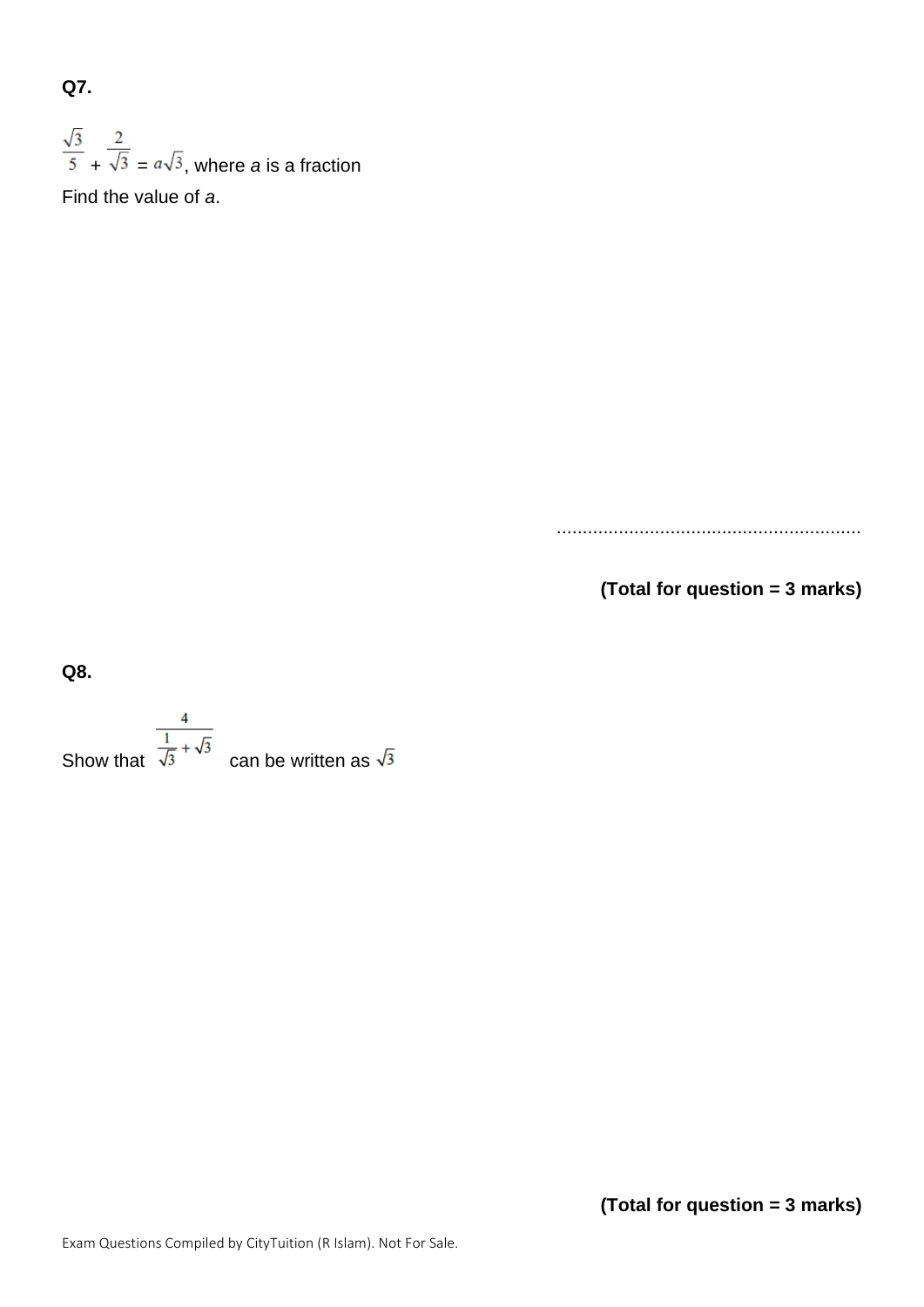**Q9.**

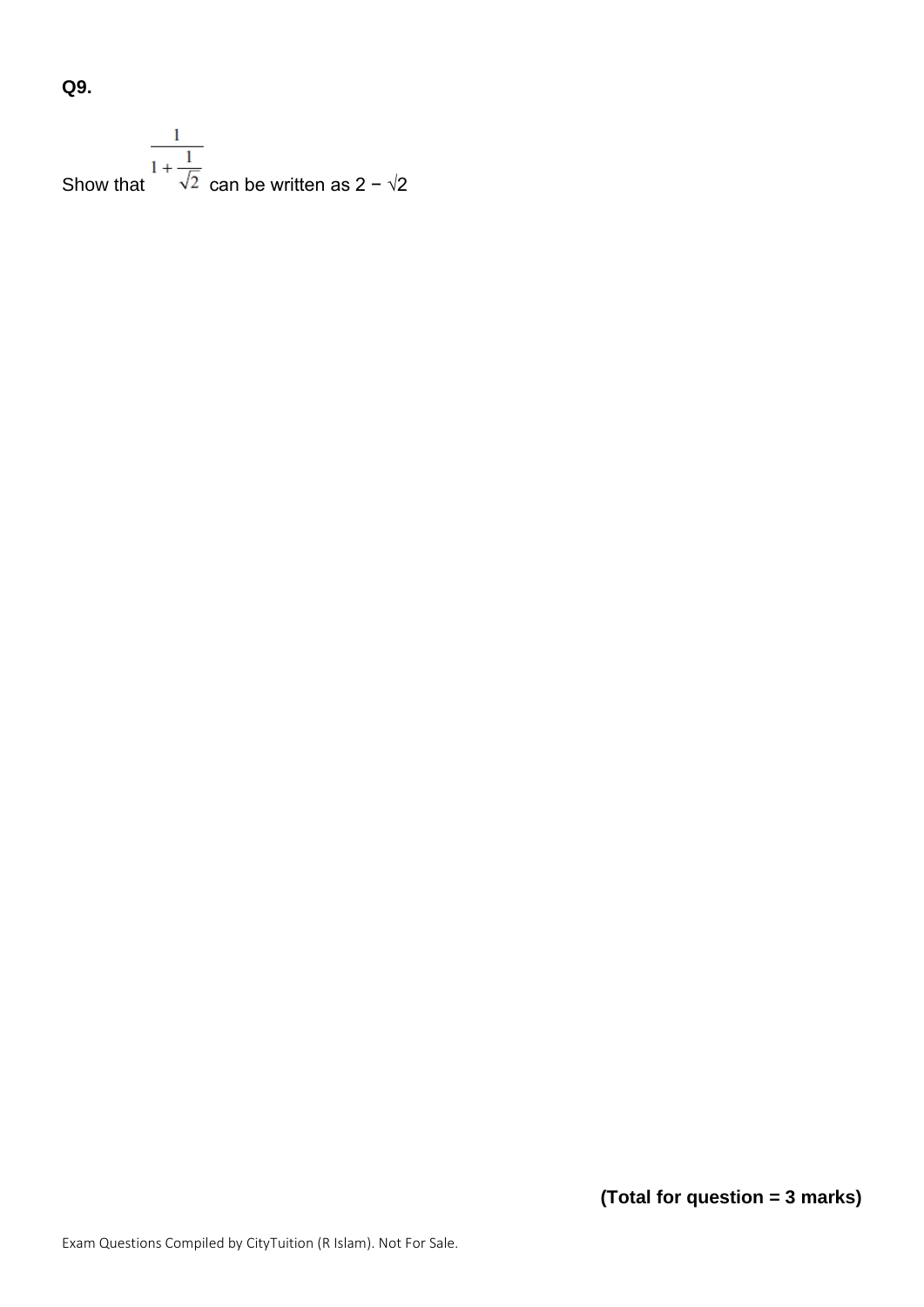#### **Q10.**

*ABD* is a right angled triangle.



All measurements are given in centimetres.

*C* is the point on *BD* such that 
$$
CD = \frac{\sqrt{3}}{3}
$$

$$
AD = BD = \frac{\sqrt{2}}{2}
$$

Work out the exact area, in  $cm<sup>2</sup>$ , of the shaded region.

Diagram NOT accurately drawn

........................................................... cm<sup>2</sup>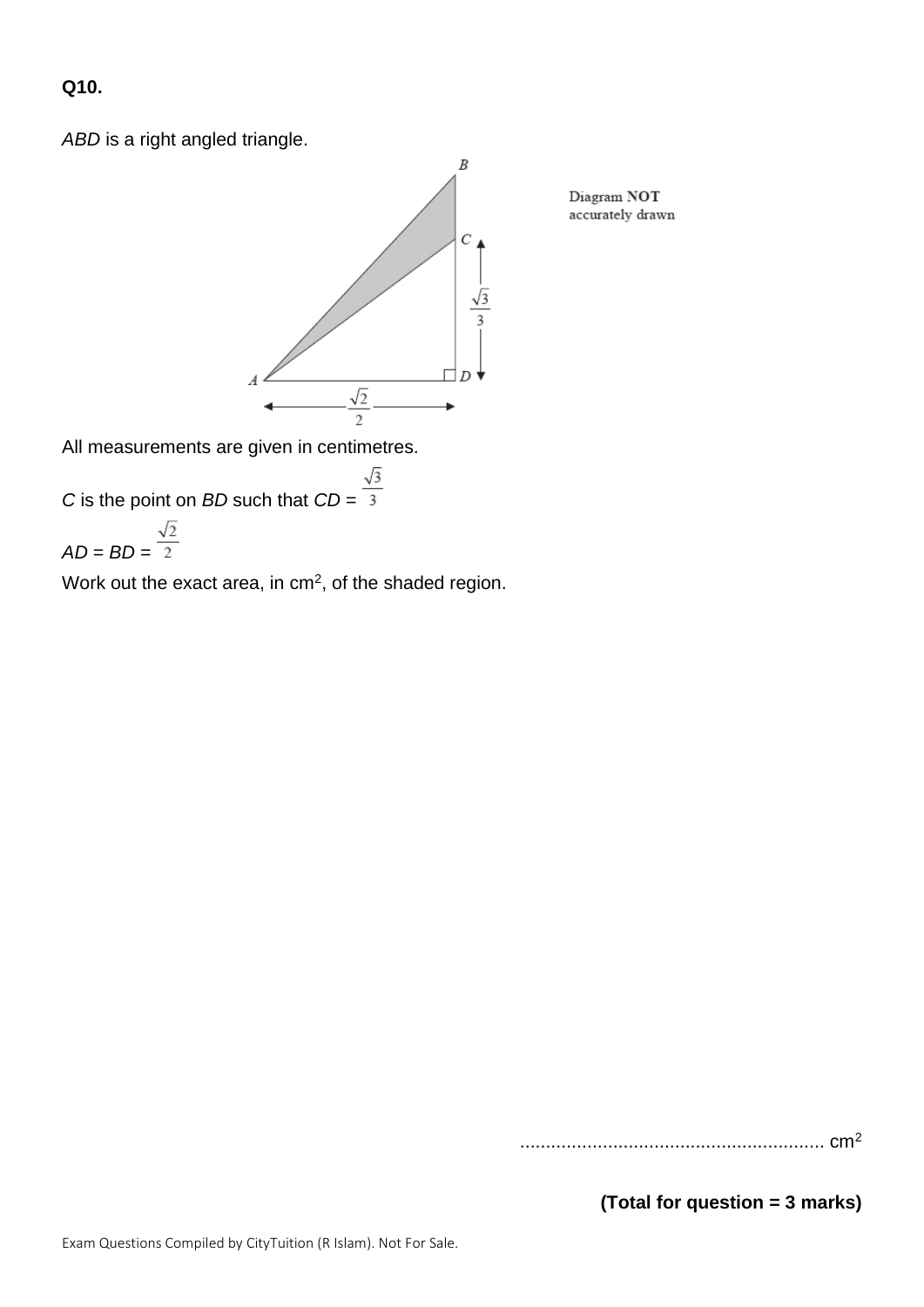**Q11.**

Here is a trapezium.



All measurements shown are in centimetres.

Work out the area of the trapezium.

Give your answer in cm<sup>2</sup> in the form  $a\sqrt{5} + b$  where *a* and *b* are integers.

...........................................................cm<sup>2</sup>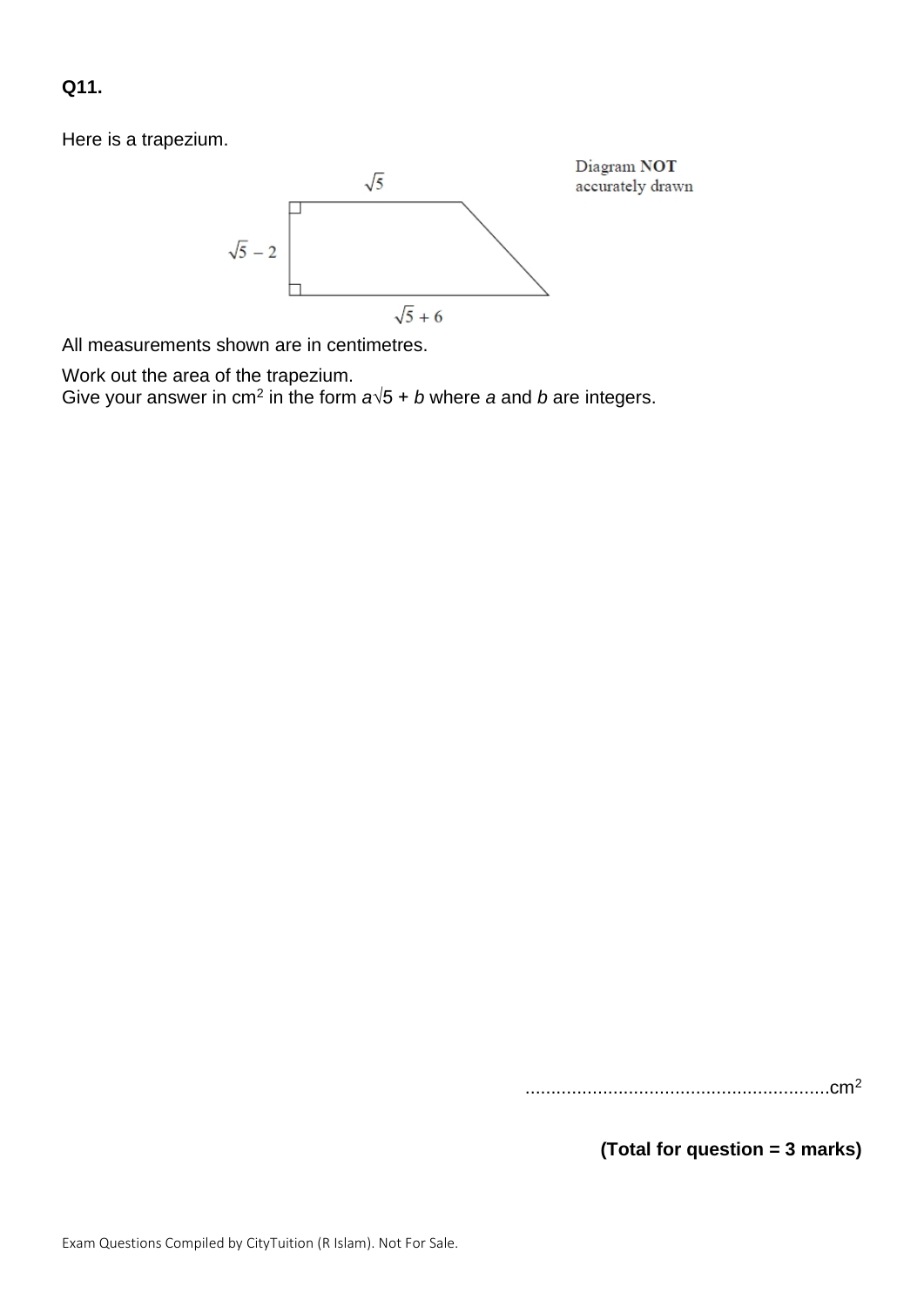**Q12.**

\* The diagram shows the triangle *PQR*.



Diagram NOT accurately drawn

 $PQ = x$  cm *PR* = 2*x* cm Angle *QPR* = 30°

The area of triangle *PQR* = *A* cm<sup>2</sup>

Show that  $x = \sqrt{2A}$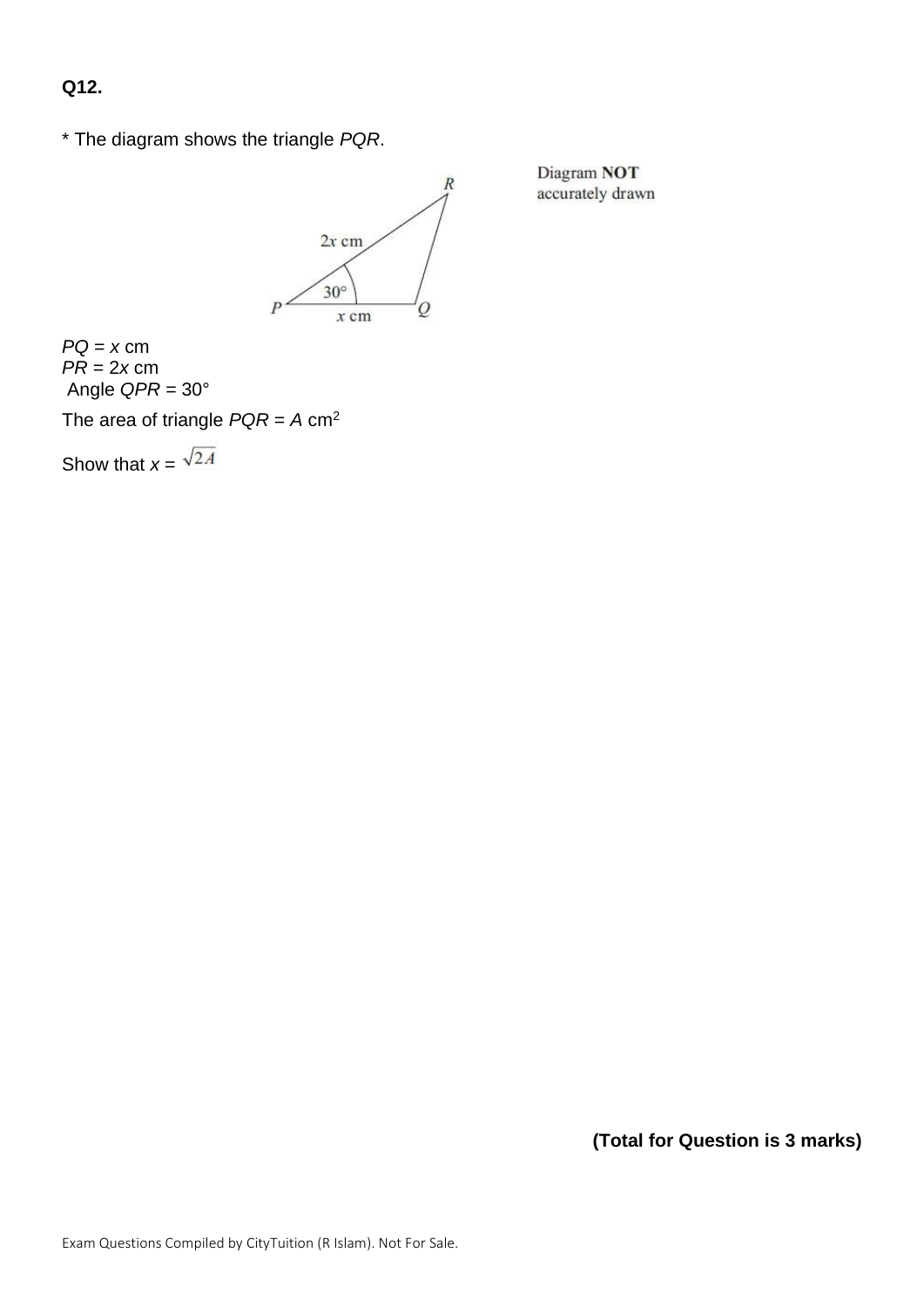# **Q13.**

 $a = \sqrt{7} + \sqrt{c}$  and  $b = \sqrt{63} + \sqrt{d}$  where *c* and *d* are positive integers.

Given that *c* : *d* = 1 : 9 find, in its simplest form, the ratio *a* : *b*

...........................................................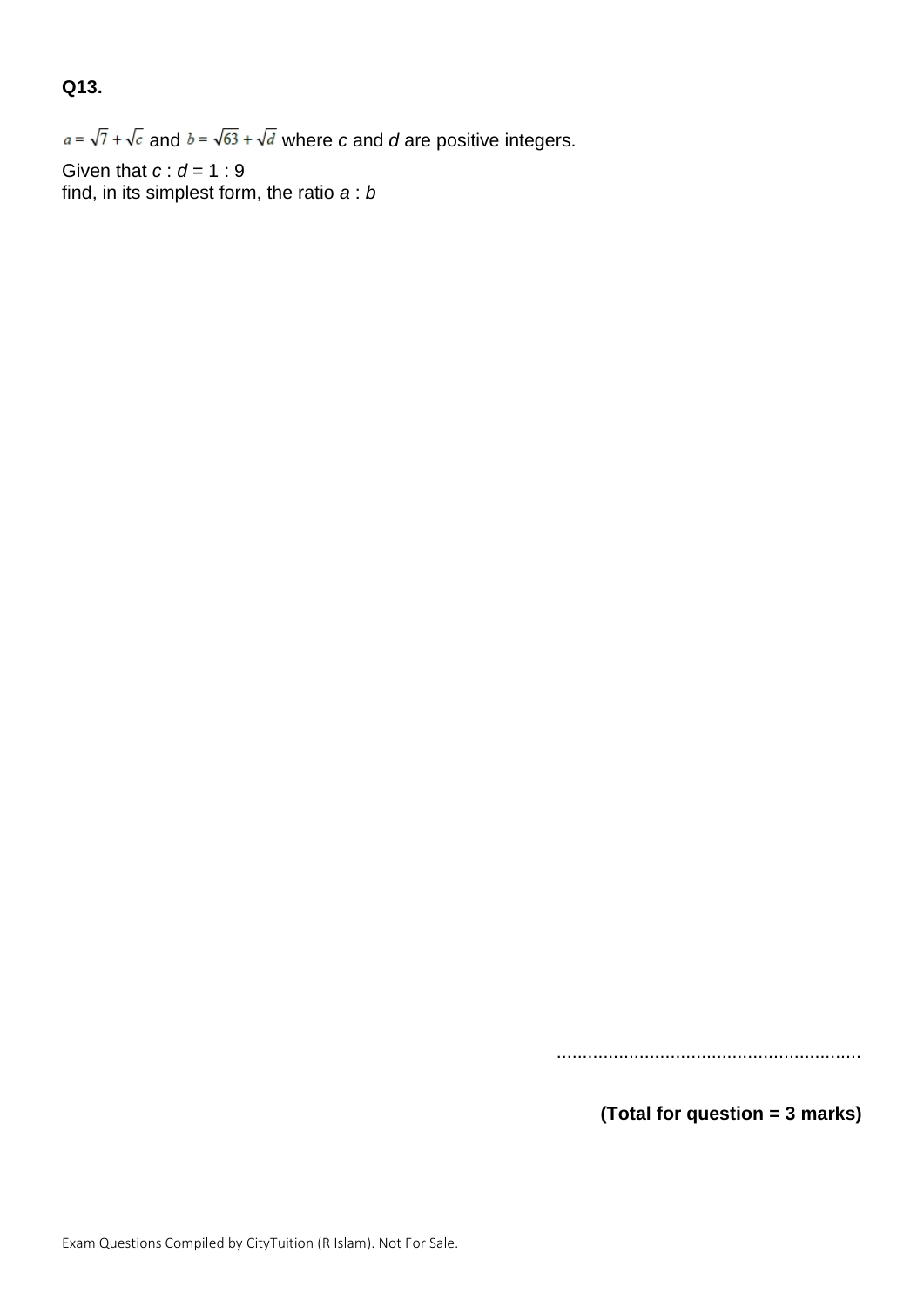# **Q14.**

S is a geometric sequence.

(a) Given that  $(\sqrt{x} - 1)$ , 1 and  $(\sqrt{x} + 1)$  are the first three terms of S, find the value of *x*. You must show all your working.

(b) Show that the 5th term of S is  $7 + 5\sqrt{2}$ 

**(2)**

**(3)**

...........................................................